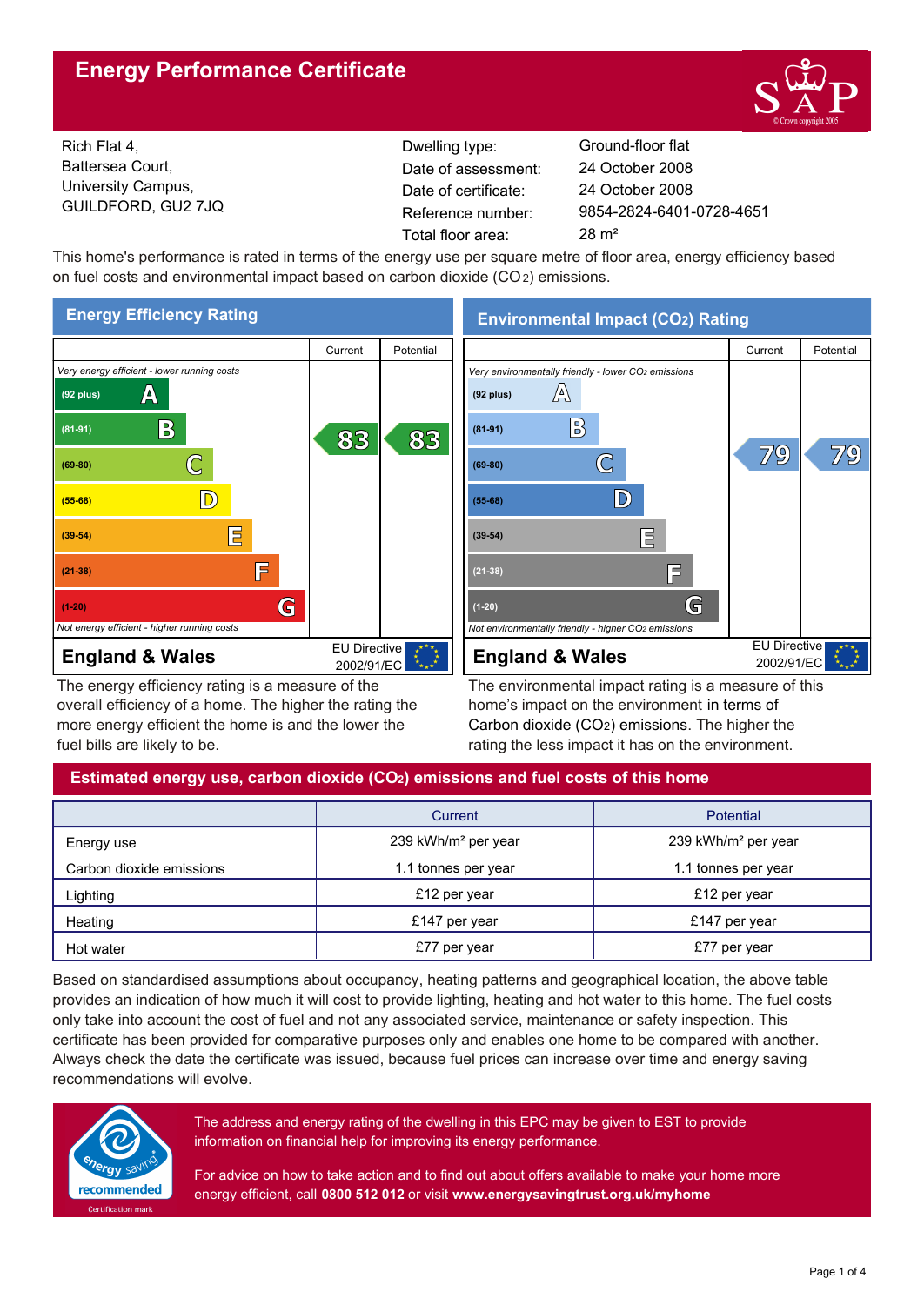### **About this document**

The Energy Performance Certificate for this dwelling was produced following an energy assessment undertaken by a qualified assessor, accredited by Elmhurst Energy Systems, to a scheme authorised by the Government. This certificate was produced using the RdSAP 2005 assessment methodology and has been produced under the Energy Performance of Buildings (Certificates and Inspections) (England and Wales) Regulations 2007 as amended. A copy of the certificate has been lodged on a national register.

| Assessor's accreditation number: | EES/002004                                     |
|----------------------------------|------------------------------------------------|
| Assessor's name:                 | Gary John Ryan                                 |
| Company name/trading name:       | <b>Energy Assess UK Limited</b>                |
| Address:                         | 5 Bryanstone Close, Guildford, Surrey, GU2 9UJ |
| Phone number:                    | 07894 801 963                                  |
| Fax number:                      | 01483 829557                                   |
| E-mail address:                  | gary@energyassessuk.com                        |
| Related party disclosure:        |                                                |

### **If you have a complaint or wish to confirm that the certificate is genuine**

Details of the assessor and the relevant accreditation scheme are as above. You can get contact details of the accreditation scheme from their website at www.elmhurstenergy.co.uk together with details of their procedures for confirming authenticity of a certificate and for making a complaint.

### **About the building's performance ratings**

The ratings on the certificate provide a measure of the building's overall energy efficiency and its environmental impact, calculated in accordance with a national methodology that takes into account factors such as insulation, heating and hot water systems, ventilation and fuels used. The average Energy Efficiency Rating for a dwelling in England and Wales is band E (rating 46).

Not all buildings are used in the same way, so energy ratings use 'standard occupancy' assumptions which may be different from the specific way you use your home. Different methods of calculation are used for homes and for other buildings. Details can be found at www.communities.gov.uk/epbd.

Buildings that are more energy efficient use less energy, save money and help protect the environment. A building with a rating of 100 would cost almost nothing to heat and light and would cause almost no carbon emissions. The potential ratings on the certificate describe how close this building could get to 100 if all the cost effective recommended improvements were implemented.

### **About the impact of buildings on the environment**

One of the biggest contributors to global warming is carbon dioxide. The way we use energy in buildings causes emissions of carbon. The energy we use for heating, lighting and power in homes produces over a quarter of the UK's carbon dioxide emissions and other buildings produce a further one-sixth.

The average household causes about 6 tonnes of carbon dioxide every year. Adopting the recommendations in this report can reduce emissions and protect the environment. You could reduce emissions even more by switching to renewable energy sources. In addition there are many simple everyday measures that will save money, improve comfort and reduce the impact on the environment. Some examples are given at the end of this report.

#### **Visit the Government's website at www.communities.gov.uk/epbd to:**

- Find how to confirm the authenticity of an energy performance certificate
- Find how to make a complaint about a certificate or the assessor who produced it •
- Learn more about the national register where this certificate has been lodged •
- Learn more about energy efficiency and reducing energy consumption •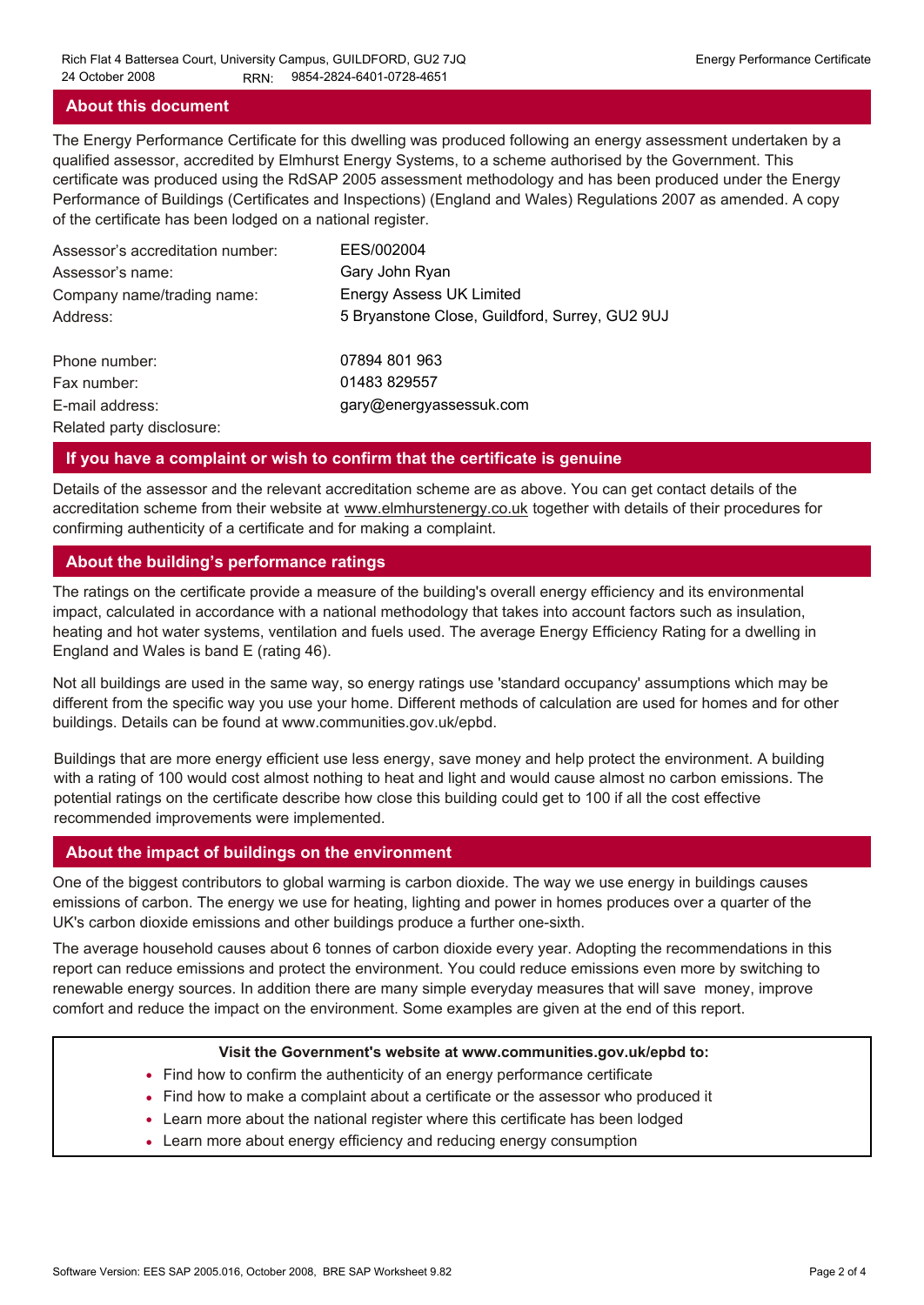# Recommended measures to improve this home's energy performance

Rich Flat 4, Battersea Court, University Campus, GUILDFORD, GU2 7JQ Date of certificate:

Reference number: 9854-2824-6401-0728-4651 24 October 2008

# **Summary of this home's energy performance related features**

The following is an assessment of the key individual elements that have an impact on this home's performance rating. Each element is assessed against the following scale: Very poor / Poor / Average / Good / Very good.

| <b>Elements</b>                           | Description                                                        | Current performance      |               |
|-------------------------------------------|--------------------------------------------------------------------|--------------------------|---------------|
|                                           |                                                                    | <b>Energy Efficiency</b> | Environmental |
| Walls                                     | Cavity wall, filled cavity                                         | Good                     | Good          |
| Roof                                      | (another dwelling above)                                           |                          |               |
| Floor                                     | Solid, no insulation (assumed)                                     |                          |               |
| <b>Windows</b>                            | Fully double glazed                                                | Good                     | Good          |
| Main heating                              | Community scheme                                                   | Good                     | Good          |
| Main heating controls                     | Flat rate charging, no thermostatic control of room<br>temperature | Very poor                | Very poor     |
| Secondary heating                         | None                                                               |                          |               |
| Hot water                                 | From main system                                                   | Very good                | Very good     |
| Lighting                                  | Low energy lighting in all fixed outlets                           | Very good                | Very good     |
| Current energy efficiency rating          |                                                                    | <b>B</b> 83              |               |
| Current environmental impact (CO2) rating |                                                                    |                          | C 79          |

## **Low and zero carbon energy sources**

None

## **Recommendations**

None

## **Further measures to achieve even higher standards**

None